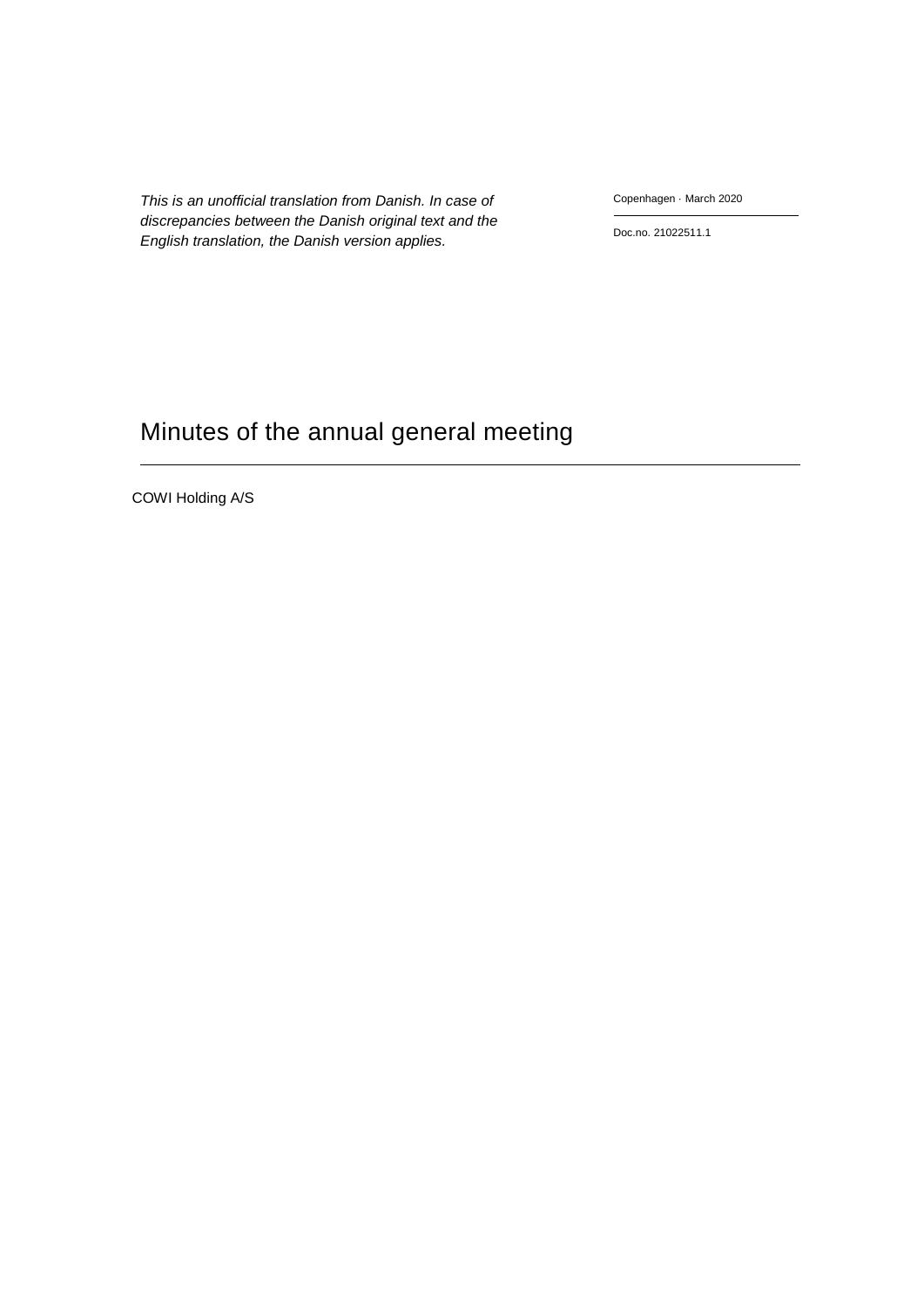Thursday 26 March 2020 at 15:30, the annual general meeting of COWI Holding A/S was held at COWI Holding A/S, Parallelvej 2, 2800 Kongens Lyngby, Denmark.

The annual general meeting was called with the following agenda:

- 1. Management's report of the company's activities in the past year.
- 2. Presentation of the annual report made and revised by the management. Approval of the annual report as well as decision to adopt the report and accounts by the Executive Board and the Board of Directors.
- 3. The Board of Directors' proposal for how to use the profit or cover the deficit according to the approved annual report.
- 4. Approval of the Board of Director's fee for current year.
- 5. Election of Chairman and Vice Chairman of the Board of Directors.
- 6. Election of the other members of the Board of Directors.
- 7. Election of state-authorised public accountant to serve as the company's auditor in the period until the next annual general meeting.
- 8. Consideration of any proposals from the Board of Directors or shareholders.
- 8a. Changes to the company's articles of association.
- 8a (i). Article 7.1.1 (authority for the Board of Directors to increase the capital).
- 8a (ii). Article 13.2 (age limit for board members).
- 8b. Authorisation of the chairman.
- 9. Other business.

Chairman of the Board of Directors, Steen Riisgaard, welcomed everyone to the annual general meeting.

\*\*\*\*\*

Next, Steen Riisgaard gave the floor to lawyer Niels Kornerup, who was appointed chairman by the Board of Directors in accordance with sub-section 10.1 of the company's articles of association.

The chairman, by the assembly's approval, declared that the annual general meeting had been duly convened, and that a quorum was present.

The chairman stated that, after deduction of own shares, 20,229,750 votes out of a total of 20,692,663 votes were represented at the annual general meeting. And that, after deduction of own shares, a share capital of DKK 222,975,000 nominally out of an outstanding share capital of DKK 269,266,300 nominally was represented. The Board of Directors had received proxies and ballot papers by post corresponding to 100 per cent of the votes represented and 100 per cent of the share capital represented.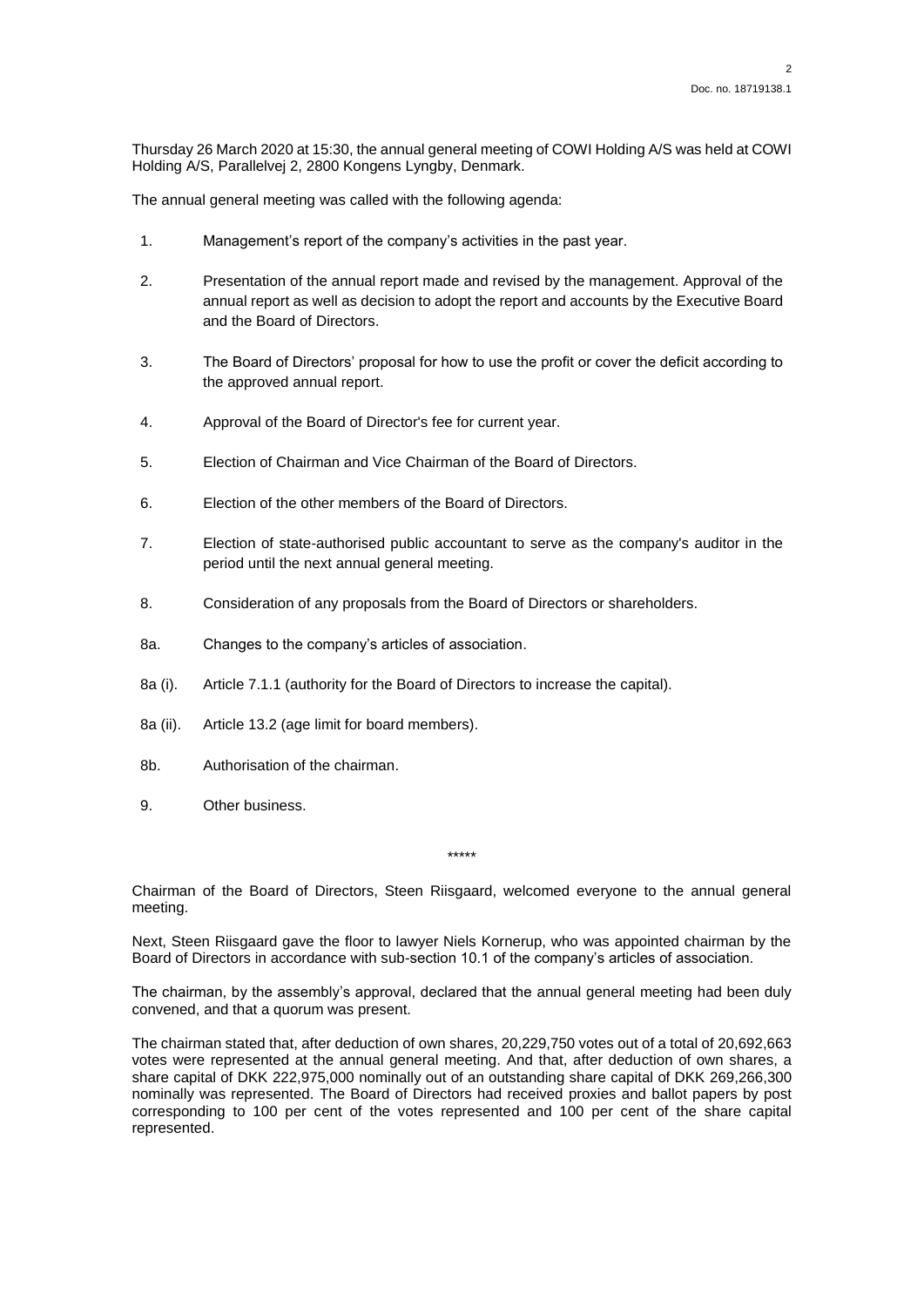The chairman went over the agenda of the annual general meeting.

### **Items 1-3: Management's report of the company's activities in the past year.**

**Presentation of the annual report made and revised by the management. Approval of the annual report as well as decision to adopt the report and accounts by the Executive Board and the Board of Directors.** 

**The Board of Directors' proposal for how to use the profit or cover the deficit according to the approved annual report.**

Agenda items 1 to 3 were treated together.

The chairman then gave the floor to the Chairman of the Board of Directors, Steen Riisgaard, and President, CEO, Lars-Peter Søbye, who presented the Board of Director's report of 2019 and went through the 2019 annual report.

The chairman declared that the annual report had been signed by the Board of Directors and the Executive Board, and that the audit report issued was unqualified, a so-called unqualified opinion.

The chairman stated that, of the annual result of approx. MDKK 100, the Board of Directors moved that a dividend of approx. MDKK 59 (or 59 per cent of the Group's annual result) be paid (corresponding to DKK 22 per outstanding share of the nominal value of DKK 100), and that the remaining MDKK 41.2 of the profit be carried over to the next year.

The chairman stated, by the assembly's approval, that the management's report had been adopted; that the annual report had been approved; that it was decided to adopt the report and accounts by the Executive Board and the Board of Directors; and that the proposal regarding distribution of profit had been approved.

#### **Item 4: Approval of the Board of Director's fee for current year.**

The chairman informed the assembly that the Board of Directors moved that the Board of Directors' fee be changed compared to last year, meaning that in 2020, the members of the Board of Directors would be paid DKK 235,000, that the Vice Chairman of the Board of Directors be paid DKK 470,000, and that the Chairman of the Board of Directors be paid DKK 705,000.

The chairman declared, by the assembly's approval, that the proposal had been adopted.

# **Item 5: Election of Chairman and Vice Chairman of the Board of Directors.**

The chairman stated that COWIfonden moved that Steen Riisgaard be re-elected as Chairman of the Board of Directors and that Jukka Pertola be re-elected as Vice Chairman of the Board of Directors.

The chairman referred to page 44 in the 2019 annual report, which described the two candidates' directorships and executive positions in other companies.

The chairman also pointed out that COWI had prepared a competency profile in accordance with the recommendations on corporate governance, which was available at COWI's website. The proposed candidates for the Board of Directors were based on the competency profile.

The chairman stated, by the assembly's approval, that Steen Riisgaard was re-elected Chairman of the Board of Directors and Jukka Pertola was re-elected Vice Chairman.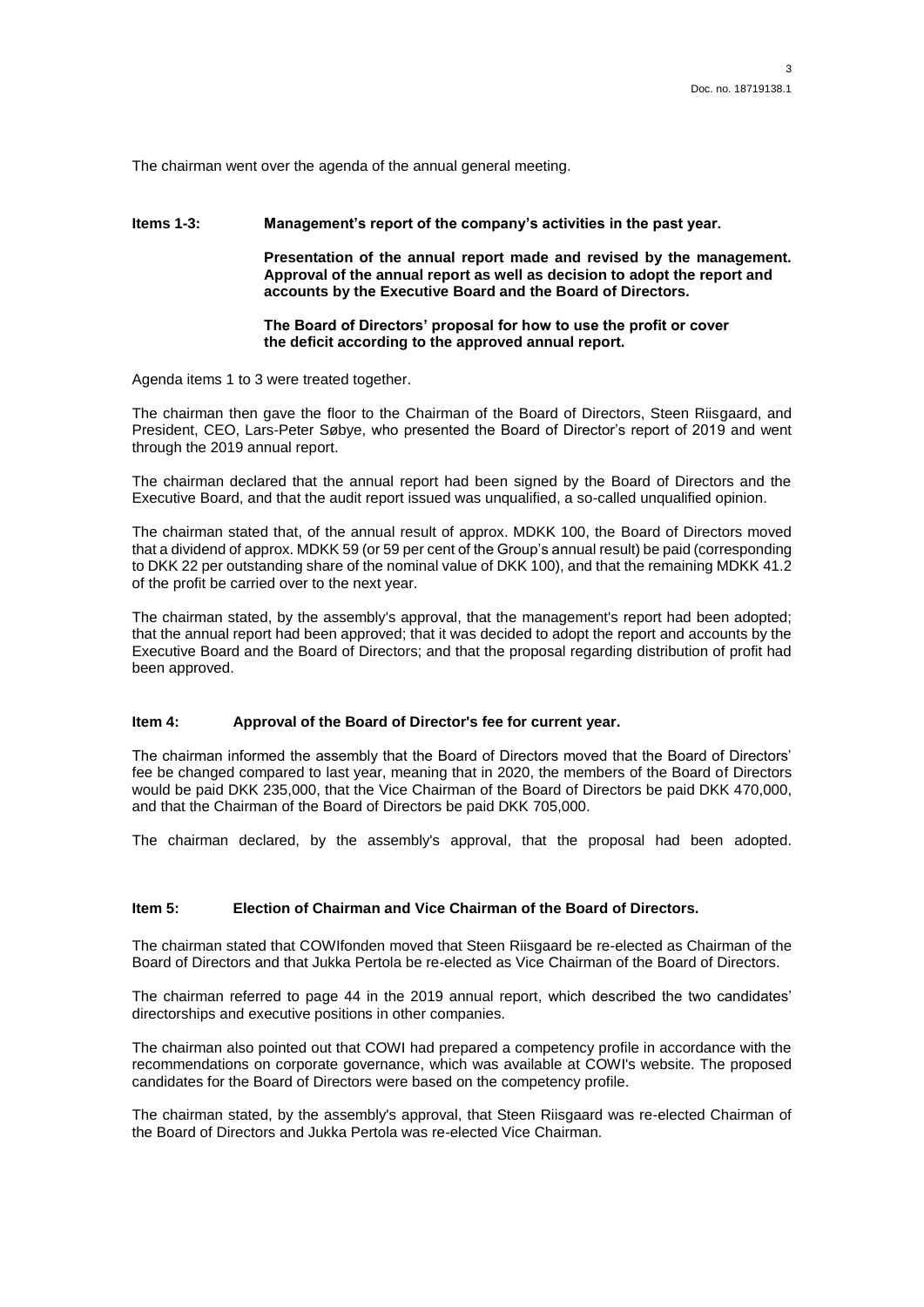# **Item 6: Election of the other members of the Board of Directors.**

The chairman stated that COWIfonden moved that Thomas Plenborg, Henriette Hallberg Thygesen, Henrik Andersen and Birgit Farstad Larsen be re-elected members of the Board of Directors.

The chairman referred to page 44 in the 2019 annual report, which described the four candidates' directorships and executive positions in other companies.

The chairman stated, by the assembly's approval, that Thomas Plenborg, Henriette Hallberg Thygesen, Henrik Andersen and Birgit Farstad Larsen were re-elected members of the Board of Directors.

The chairman stated that  $-$  in addition to the board members elected at the annual general meeting  $$ the Board of Directors consisted of three new employee-elected board members, who were elected at the 2020 employee election. The new employee-elected board members were Kristin Sandberg with COWI AB, (Sweden) as well as Niels Fog and Jasper Kyndi with COWI A/S (Denmark).

The chairman announced that the Board of Directors as of that day was made up of:

- Steen Riisgaard (Chairman)
- Jukka Pertola (Vice Chairman)
- Thomas Plenborg
- Henriette Hallberg Thygesen
- Henrik Andersen
- Birgit Farstad Larsen
- Kristin Sandberg
- Niels Fog
- Jasper Kyndi.

#### **Item 7: Election of state-authorised public accountant to serve as the company's auditor in the period until the next annual general meeting.**

The chairman stated that the Board of Directors moved that PricewaterhouseCoopers Statsautoriseret Revisionspartnerselskab be re-elected as the company's public accountant.

The chairman declared that PricewaterhouseCoopers Statsautoriseret Revisionspartnerselskab, by the assembly's approval, was re-elected as the company's public accountant until the next annual general meeting.

# **Item 8: Consideration of any proposals from the Board of Directors or shareholders.**

The chairman stated that a total of three proposals were to be treated under this item, including proposals from the Board of Directors.

#### **Item 8a: Changes to the company's articles of association.**

# **Item 8a(i): Article 7.1.1 (authority for the Board of Directors to increase the capital).**

The chairman stated that the Board of Directors proposed that its authority to increase the capital be renewed for an additional five years, until 26 March 2025, since the current authority would expire on 25 March 2020.

Thus, the wording of article 7.1.1. would be changed to: